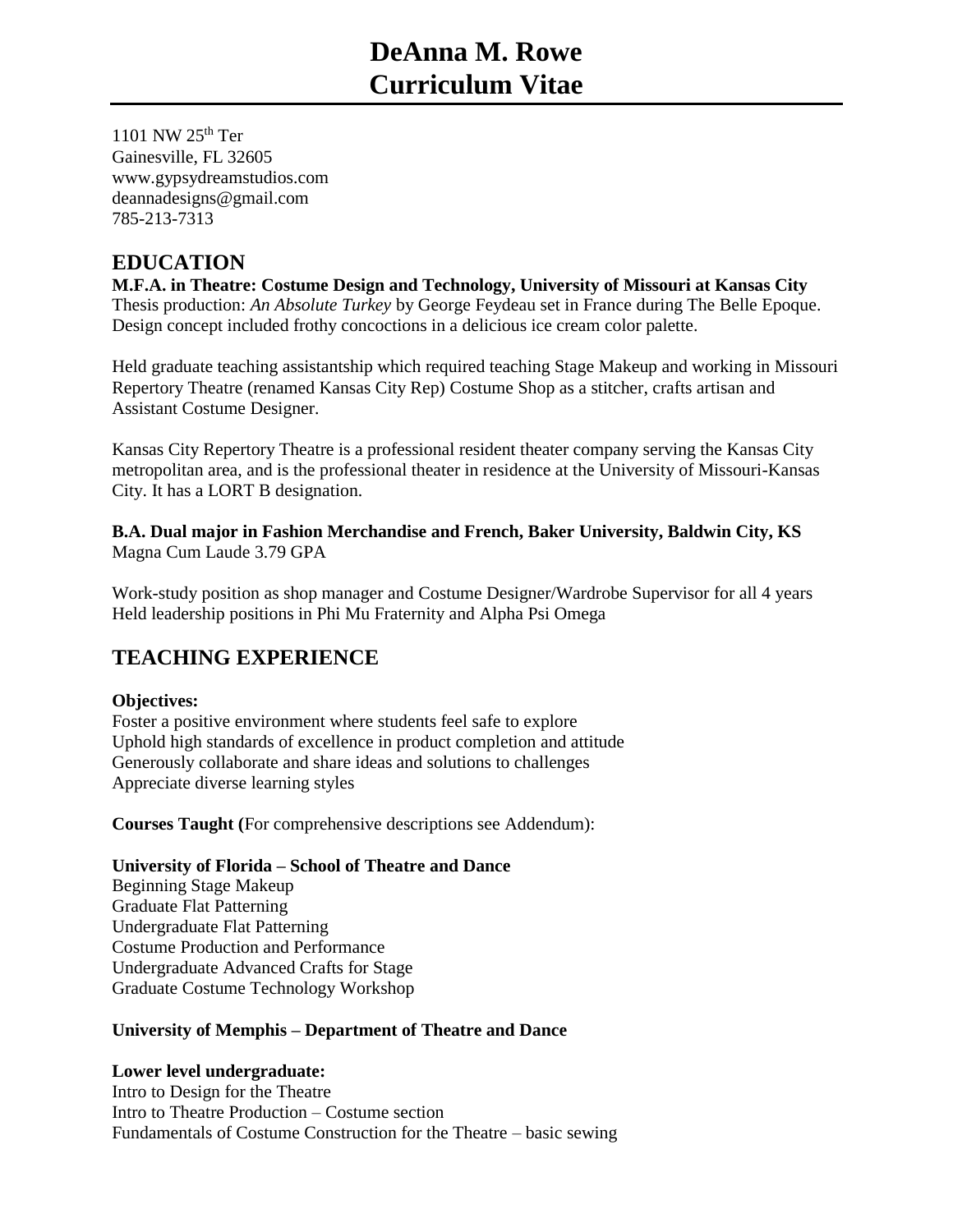Fundamentals of Makeup for the Stage Costume Production Lab

## **Upper level undergraduate:**

Fundamentals of Costume Construction for the Theatre – pattern making Principles of Costume Design Special Topics: Mask Making for Theatre Special Problems in Theatre: Stage Makeup Techniques for the Performer -Advanced Topics Costume Technology rotating topics – Pattern making Directed Study – Draping course project Directed Study – Costume Design studio

## **Graduate level:**

Costume Technology rotating topics – Pattern making Directed Studies in Design/Technical Production – Advanced Stage Makeup Directed Studies in Design/Technical Production - Tailoring

## **Ohio University School of Theatre Undergraduate**:

Costume Design I History of Costume I Costume Patterning Basics Costume Construction Intro to Design - team taught with Scenic and Lighting Professors Special Studies in Costuming – wig styling, draping

## **Graduate**:

History of Costume I Costume Period Patterning History of Costume II Special Studies in Costuming – mask making, draping, shoe making

## **DeSales University** (formerly Allentown College of St. Francis DeSales)

Theatre Crafts Lab Costume History Costume Construction and Pattern Drafting Costume Construction for Dance Stage Makeup Costume Design Advanced Patterning and Draping

**California Design College-The Art Institute of California- Hollywood**  Fundamentals of Construction for Apparel Industry

**University of Missouri-Kansas City** Graduate Teaching Assistantship Stage Makeup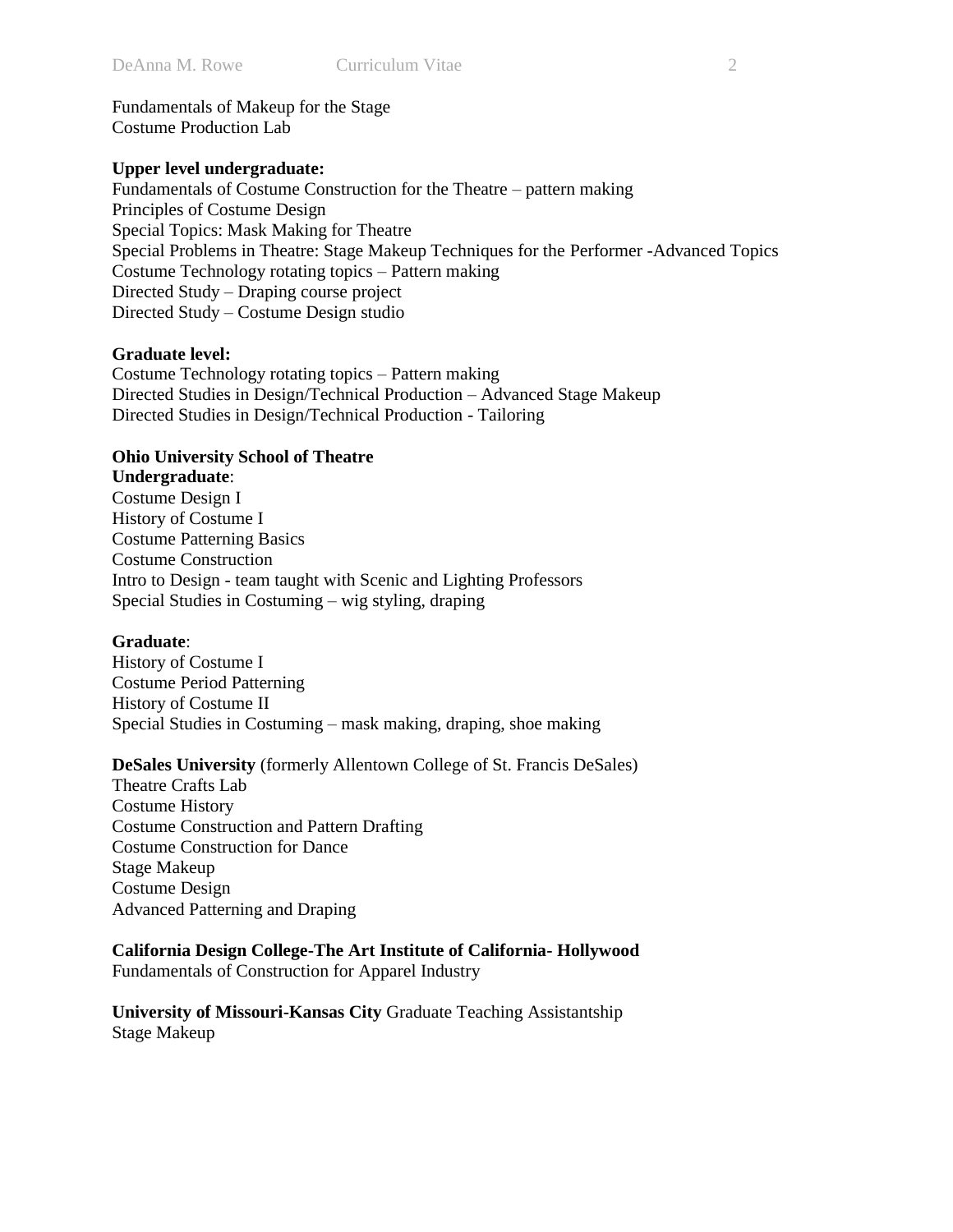## **ADDITIONAL TEACHING/MENTORING EXPERIENCE**

## **University of California-Irvine**

First hired as an ad hoc draper. Eventually spent an entire semester as Senior Wardrobe Technician working with Graduate designers as their cutter/draper and oversaw my team of stitchers. Worked with the faculty designer for the Dance concerts.

## **California State University-Long Beach**

Maternity leave relief as Assistant Shop Manager and Cutter/draper working with graduate designers and grad and undergrad stitchers, cutters and first hands. Occasionally substitute taught for Costume Design Professor in tailoring and construction classes.

## **DESIGN EXPERIENCE**

**Gypsy Dream Studios** Head Designer/owner – hundreds of individual design projects for wide variety of clients both nationally and internationally.

| Loki                                                             | Victorian Bride and Groom  |      |
|------------------------------------------------------------------|----------------------------|------|
| Fire Emblem – Robin the Tactician                                | Thranduil                  |      |
| Sabretooth                                                       | <b>Uncle Sam</b>           |      |
| Elecktra                                                         | <b>Natsu</b>               |      |
| <b>Thanos</b>                                                    | Koko Littner               |      |
| Gauntlet of Infinity                                             | <b>Historical Corsetry</b> |      |
| Darkseid                                                         | <b>Steampunk Corsetry</b>  |      |
| <b>Sailor Mars</b>                                               | Lady Mechanika             |      |
| George Monck, 1st Duke of Albemarle                              | Nebula                     |      |
| <b>Tangled Princess</b>                                          | Palutena                   |      |
| Zora Neale Hurston                                               | Aragorn                    |      |
| <b>Arwen Renaissance</b>                                         | Legolas                    |      |
| Steampunk characters                                             | Anne Boleyn                |      |
| Tennessee Shakespeare Company, Memphis, TN                       |                            |      |
| As You Like It                                                   | Dave Demke director        | 2018 |
| Macbeth                                                          | Dan McCleary director      | 2018 |
| <b>Waiting for Godot</b>                                         | Dan McCleary director      | 2017 |
| The Comedy of Errors                                             | Tony Simotes director      | 2017 |
| To Kill a Mockingbird                                            | Dan McCleary director      | 2016 |
| <b>University of Memphis, Memphis, TN</b>                        |                            |      |
| <b>Accidental Death of an Anarchist</b>                          | Joshua Brewer director     | 2018 |
| [title of show]                                                  | Justin Braun director      | 2017 |
| Anon(ymous)                                                      | Jazmin Miller director     | 2017 |
| Panola Playhouse, Sardis, MS                                     |                            |      |
| [title of show] Remounted                                        | Justin Braun director      | 2019 |
| South Coast Repertory Theatre-Youth conservatory, Costa Mesa, CA |                            |      |
| <b>Sleeping Beauty</b>                                           | Mercy Vasquez director     | 2012 |
| Charlie and the Chocolate Factory                                | Mercy Vasquez director     | 2011 |
| A Connecticut Yankee in King Arthur's Court Joe Alanes director  |                            | 2010 |
| Snow Angel                                                       | Hisa Takakuwa director     | 2007 |
| The Beloved Dearly                                               | Laurie Woolery director    | 2004 |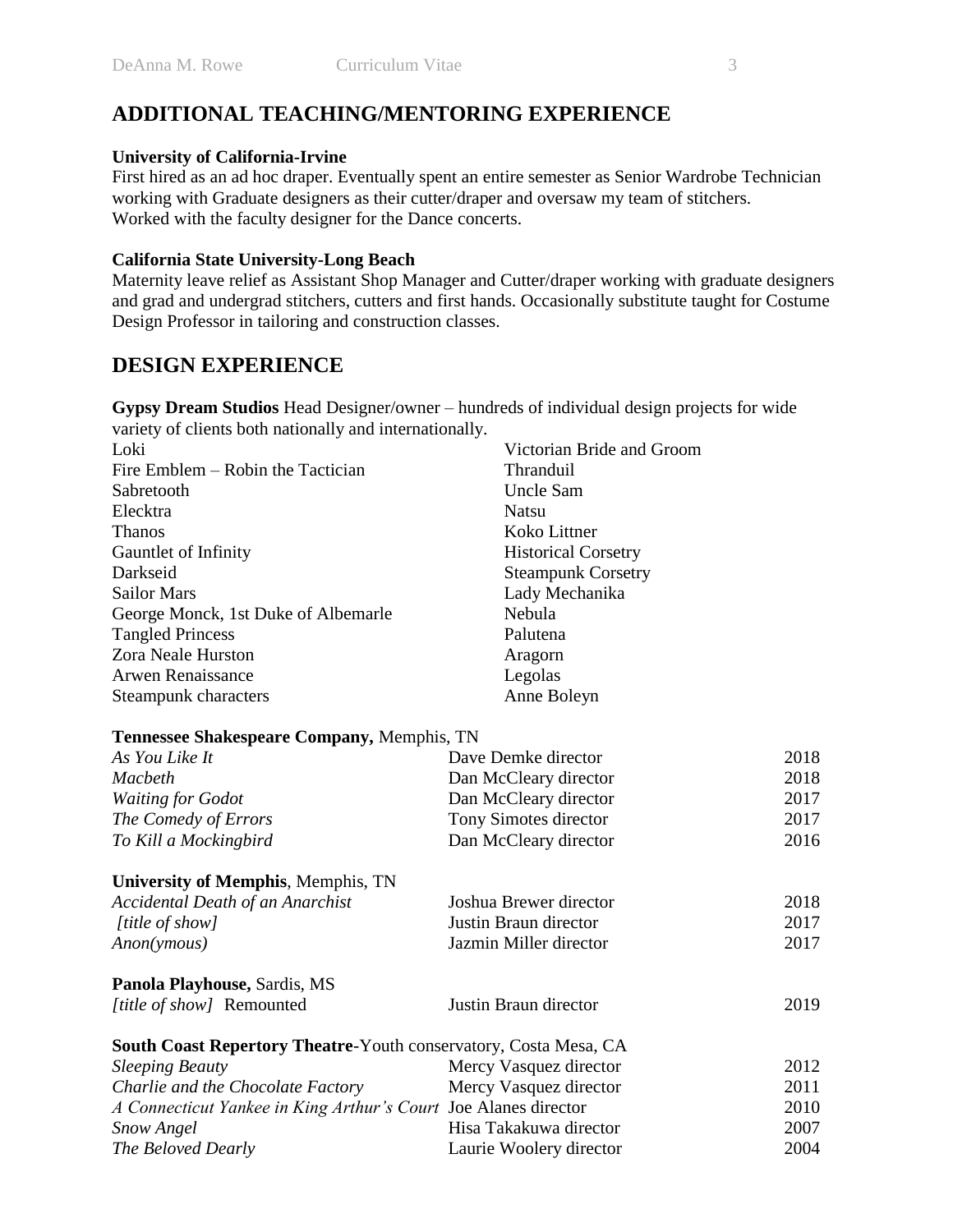| DeAnna M. Rowe                                          | Curriculum Vitae                                                                   | $\overline{4}$ |
|---------------------------------------------------------|------------------------------------------------------------------------------------|----------------|
|                                                         | <b>South Coast Plaza--an upscale-luxury shopping center - Costa Mesa, CA</b>       |                |
| Santa's Village seasonal employees                      |                                                                                    | 2004           |
| 3 Easter Bunny Mascot costumes                          |                                                                                    | 2005           |
| Santa's Elves                                           |                                                                                    | 2008           |
|                                                         |                                                                                    |                |
| <b>Ohio University, Athens, OH</b>                      |                                                                                    |                |
|                                                         | Goodnight Desdemona, Good Morning Juliet Jennifer Vellenga director                | 2002           |
|                                                         | Muhlenberg College Summer Theatre Program, Allentown, PA                           |                |
| <b>Dracula</b>                                          | James Peck director                                                                | 2000           |
|                                                         |                                                                                    |                |
|                                                         | <b>Allentown College of St. Francis DeSales, Center Valley, PA</b>                 |                |
| On the Third Day                                        | Joseph Kline director                                                              | 2000           |
| On the Razzle                                           | Melanie Thomas director                                                            | 2000           |
| AC dance ensemble                                       | Lynne Leopold choreographer                                                        | 2000           |
|                                                         | Cynthia Kemmerer choreographer                                                     | 2000           |
|                                                         | Vincent Brosseau choreographer                                                     | 2000           |
| <b>She Loves Me</b>                                     | Dennis Razze director                                                              | 1999           |
| Noises Off                                              | Joseph Kline director                                                              | 1999           |
| Evita                                                   | Dennis Razze director                                                              | 1999           |
| The Royal Family                                        | Gerry Schubert director                                                            | 1999           |
| AC dance ensemble                                       | Lynne Leopold choreographer                                                        | 1999           |
|                                                         | Cynthia Kemmerer choreographer                                                     | 1999           |
| The Seagull                                             | Dennis Razze director                                                              | 1998           |
| Lend Me a Tenor                                         | Joseph Kline director                                                              | 1998           |
| Pennsylvania Shakespeare Festival Center Valley, PA     |                                                                                    |                |
| Cinderella                                              | Joseph Kline director                                                              | 1999           |
| The Unicorn Theatre, Kansas City, MO                    |                                                                                    |                |
| Flyin' West                                             | Cynthia Levin director                                                             | 1998           |
|                                                         |                                                                                    |                |
| <b>Johnson County Junior College, Overland Park, KS</b> |                                                                                    |                |
| 1,000 Cranes                                            | Julie Tan director                                                                 | 1997           |
|                                                         | Horsefeathers and Applesauce Dinner Theatre, Winfield KS                           |                |
| Me and My Girl                                          | Ansley Valentine director                                                          | 1996           |
|                                                         | University of Missouri, Kansas City-Graduate student designs, realized productions |                |
| A Servant of Two Masters                                |                                                                                    | 1998           |
| An Absolute Turkey                                      | Theodore Swetz director                                                            | 1997           |
| Design for television class 1997                        |                                                                                    |                |
| <b>Waiting for Godot</b>                                | Dale AJ Rose director                                                              | 1996           |
|                                                         |                                                                                    | 1996           |
| The Shadow of a Gunman                                  |                                                                                    |                |
| <b>ASSISTANT DESIGN EXPERIENCE</b>                      |                                                                                    |                |
| <b>Missouri Repertory Theatre, Kansas City, MO</b>      |                                                                                    |                |
| <b>Blithe Spirit</b>                                    | Vincent Scassellatti Costume Designer                                              | 1995           |
|                                                         |                                                                                    |                |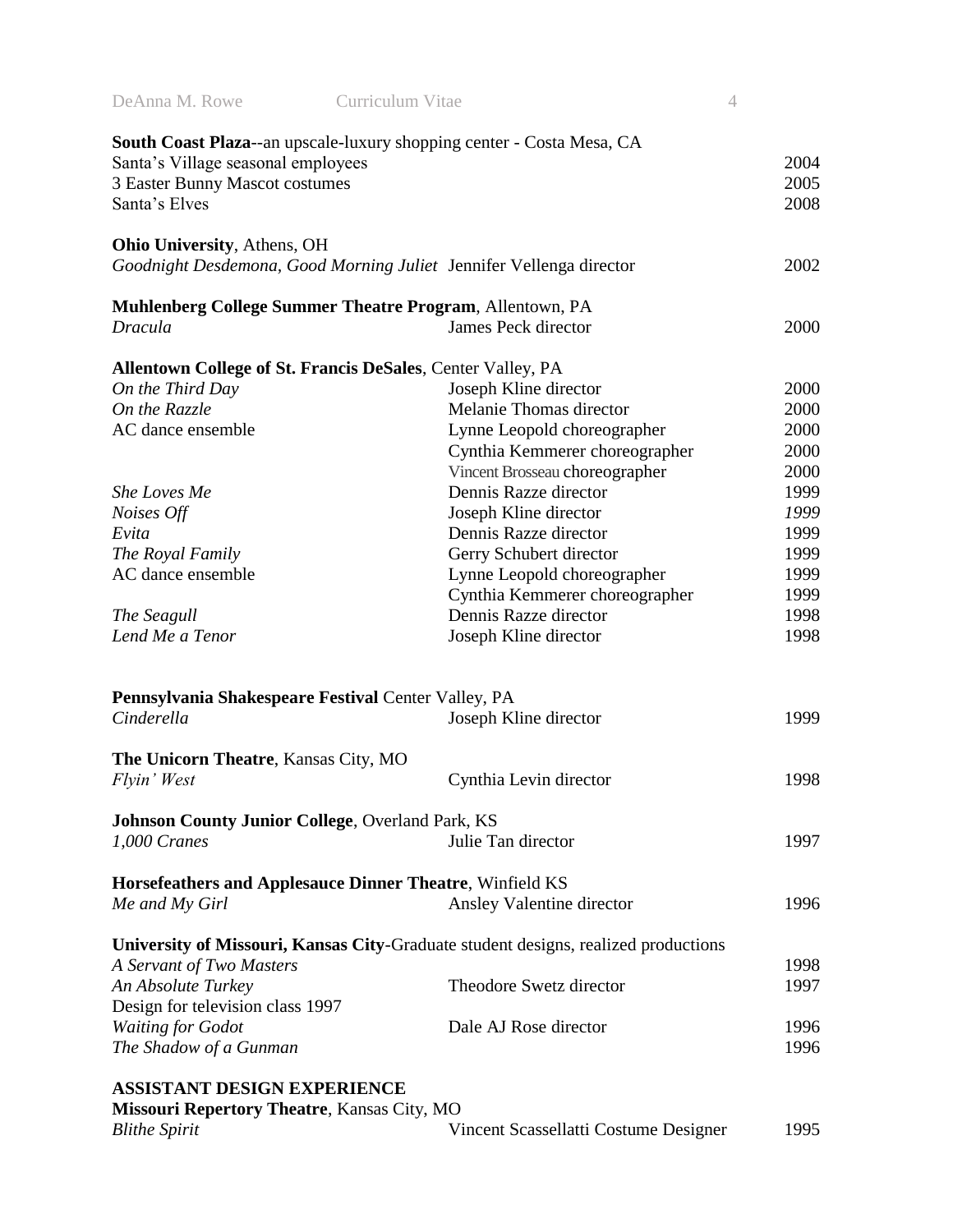| DeAnna M. Rowe                                    | Curriculum Vitae                      |       |
|---------------------------------------------------|---------------------------------------|-------|
| <b>American Players Theatre, Spring Green, WI</b> |                                       |       |
| The Country Wife                                  | <b>Judy Lundberg Costume Designer</b> | 1996. |
| <b>University of Missouri, Kansas City</b>        |                                       |       |
| Twelfth Night                                     | Tina Campbell Costume Designer        | 1996. |
| Reckless                                          | Vincent Scassellatti Costume Designer | 1995  |

## **FACULTY DESIGN ADVISOR,** University of Memphis 2016-17 School year

*Little Shop of Horrors Measure for Measure The Sparrow Empires of the Eternal Void Spring Awakening*

## **TECHNICAL COSTUME EXPERIENCE**

**Adjunct Assistant Professor of Costume Technology – University of Florida** Mentor Graduate and undergraduate production projects for university productions

2014-2016 and 2017-19 Costume Shop Supervisor/Draper University of Memphis

*Spitfire Grill Intimate Apparel Accidental Death of an Anarchist Be More Chill Shaming Jane Doe Nine [title of show] She Kills Monsters Secret in the Wings The Wild Party Servant of Two Master The Sparrow Anon(ymous)*

*Spring Awakening Oklahoma! A Flea in Her Ear School for Scandal Well Next to Normal The Physicist The Wedding Singer The Little Prince How I Learned to Drive Macbeth Blues for an Alabama Sky*

2004- present Owner/director/designer Gypsy Dream Studios

| Cutter/Draper Tennessee Shakespeare Company |                          |
|---------------------------------------------|--------------------------|
| <i>Macbeth</i>                              | Henry V                  |
| As You Like It                              | To Kill a Mockingbird    |
| A Midsummer Nights Dream                    | Comedy of Errors         |
| All's Well That Ends Well                   | <b>Waiting for Godot</b> |

2014 Commissioned draper William Ivey Long Studios, New York, NY National Tour of *Rodgers and Hammerstein's Cinderella* 

2012 Patternmaker/cutter Delicate Illusions, Laguna Beach, CA Exotic dance, swimwear, and costumes

2006 Overhire cutter/draper Cal-State Long Beach *Metamorphosis Into the Woods*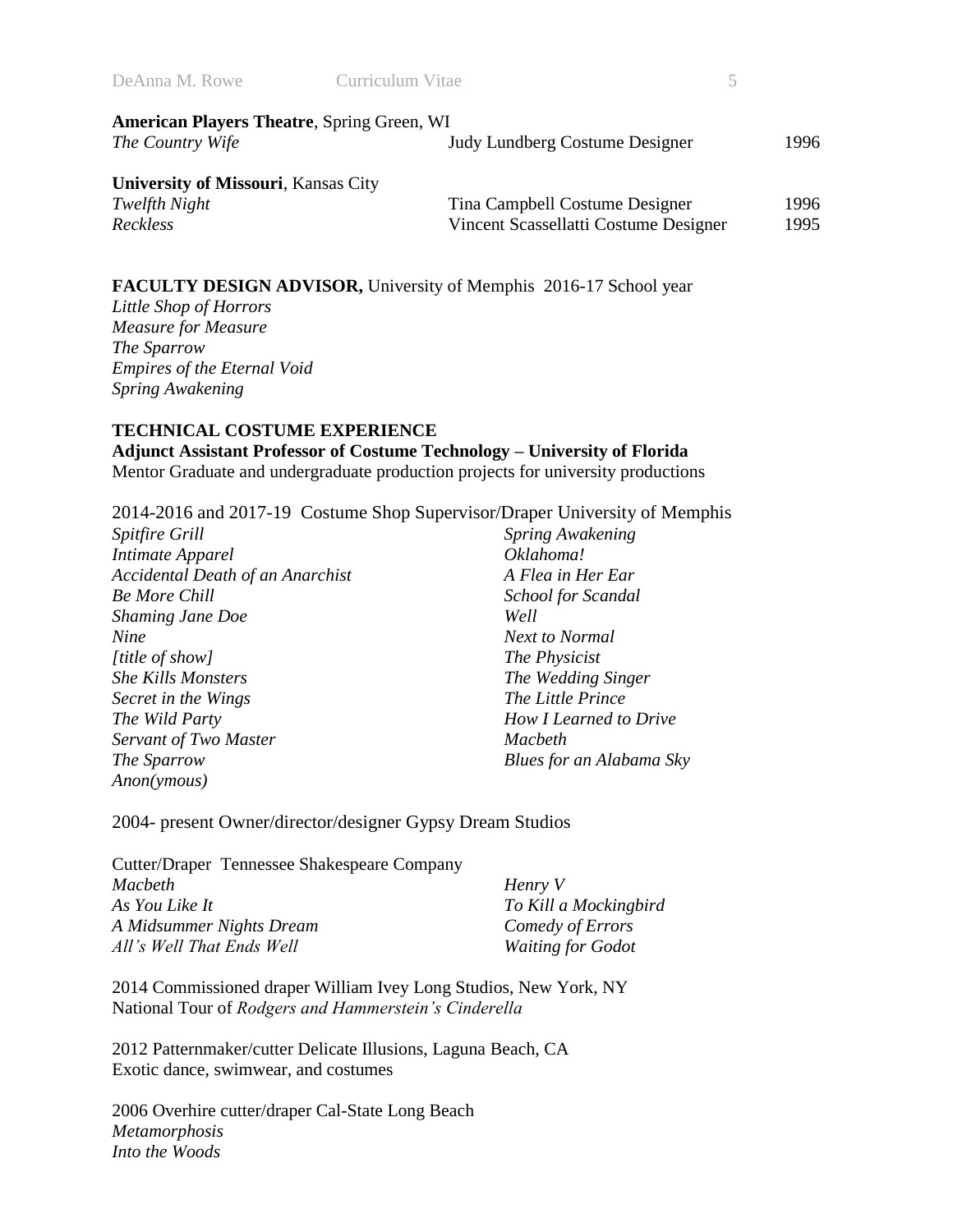| 2005-2008 Overhire cutter/draper University of California, Irvine |                             |
|-------------------------------------------------------------------|-----------------------------|
| West Side Story                                                   | Kiss Me Kate                |
| <b>Anything Goes</b>                                              | New Slate Dance Concert     |
| Sunday in the Park with George                                    | Dance Visions Dance Concert |
| <i>Urinetown</i>                                                  | Dance Escape Dance Concert  |

2007 Draping Consultant Walt Disney Character Development, Fullerton, CA

| 2002-2005 Lead Cutter/Draper South Coast Repertory Theatre, Costa Mesa, CA |                             |
|----------------------------------------------------------------------------|-----------------------------|
| Major Barbara                                                              | The Drawer Boy              |
| A Christmas Carol                                                          | <i>The Violet Hour</i>      |
| Proof                                                                      | La Posada Mágica            |
| Two Gentlemen of Verona                                                    | The Carpetbagger's Children |
| Intimate Apparel                                                           | <b>Relatively Speaking</b>  |
| The Intelligent Design of Jenny Chow                                       | Antigone                    |
| The Last Night of Ballyhoo                                                 | Safe in Hell                |
| Terra Nova                                                                 | Cyrano de Bergerac          |
| Anna in the Tropics                                                        | The Wind in the Willows     |
| Lovers and Executioners                                                    | <b>Brooklyn Boy</b>         |
| Intimate Exchanges                                                         | <b>Habeas Corpus</b>        |
| Mr. Marmalade                                                              | The Clean House             |
| The Emperor's New Clothes                                                  | A View from the Bridge      |
| Sideways Stories from Wayside School                                       |                             |
| The Retreat from Moscow                                                    | Princess Marjorie           |
| On the Mountain                                                            | Vesuvius                    |
| The Hoboken Chicken Emergency                                              | Pinocchio                   |
| The Little Prince                                                          |                             |

2002 Master Draper Glimmerglass Opera, Cooperstown, NY *Dialogue of the Carmelites* 

2000-2002 Costume Technology Program Head Ohio University MFA/BFA program

2001 Master Draper Colorado Shakespeare Festival, Boulder, CO *Queen Margaret Two Gentlemen of Verona As You Like It* 

2000 Stitcher The Shakespeare Theatre, Washington, D.C. *Don Carlos* 

2000 Head Draper Muhlenberg College Summer Theatre, Allentown, PA *Dracula The Music Man Forever Plaid* 

1998-200 Shop Supervisor, Draper Allentown College, Center Valley, PA

1999 Head Cutter/Draper Pennsylvania Shakespeare Festival, Center Valley, PA *Merry Wives of Windsor Tempest Cinderella Blithe Spirit*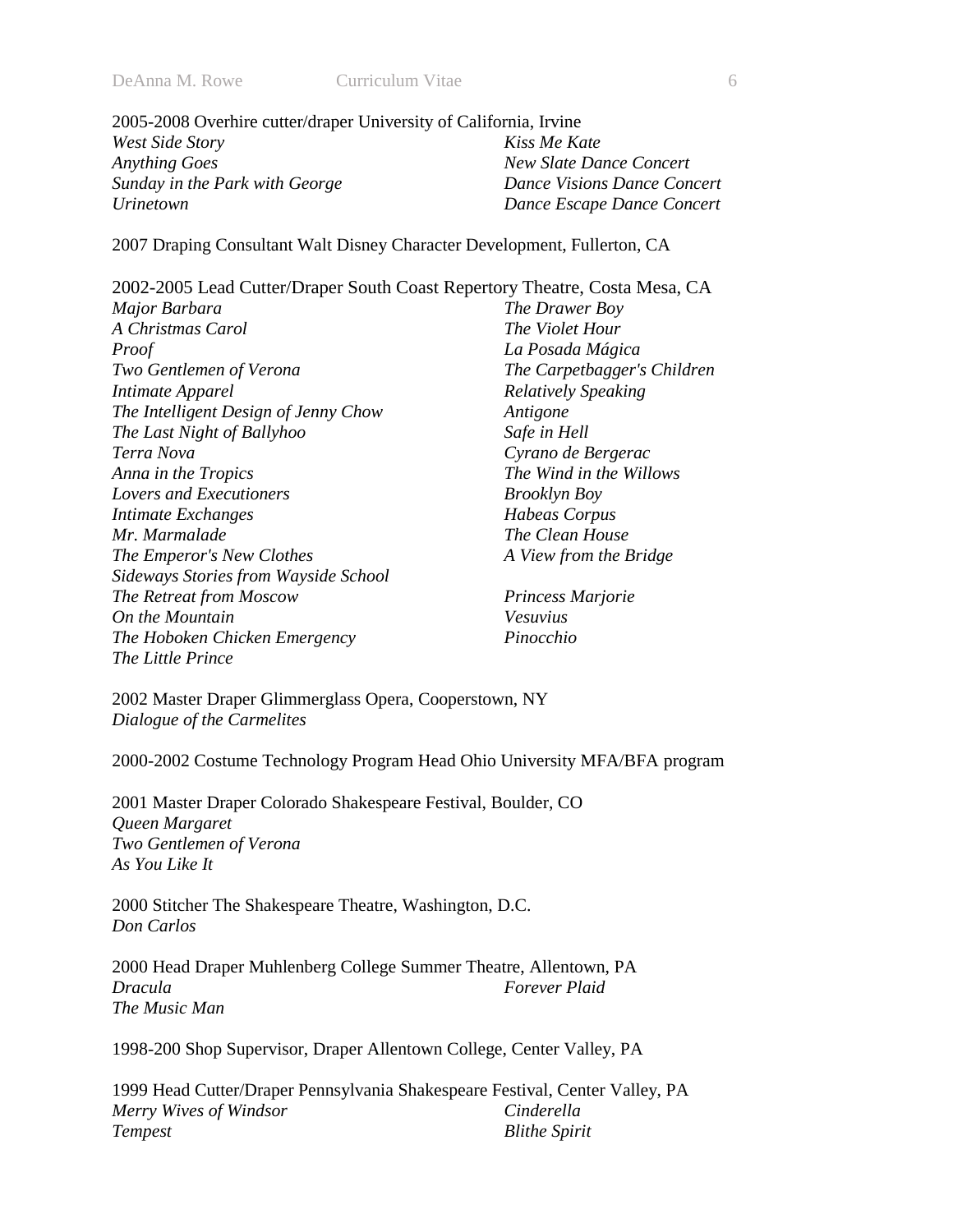1998 Overhire Stitcher Universal Studios and Good Machine *Ride with the Devil* film directed by Ang Lee

1997 Crafts Artisan State Ballet of Missouri, Kansas City, MO *The Nutcracker* 

| 1995-1998 Stitcher Missouri Repertory Theatre, Kansas City, MO |                                        |
|----------------------------------------------------------------|----------------------------------------|
| A Delicate Balance                                             | Oedipus the King                       |
| The Belle of Amherst                                           | All I Really Need to Know I Learned in |
| <b>Almost September</b>                                        | Kindergarten                           |
| Antigone                                                       | <b>Blithe Spirit</b>                   |
| Cat on a Hot Tin Roof                                          | Later Life                             |
| The Misanthrope                                                | The Comedy of Errors                   |
| <i>Oleanna</i>                                                 | The Gospel at Colonus                  |
| Three Tall Women                                               | Les Liaisons Dangereuses               |

1995-1998 Cutter/Draper University of Missouri, Kansas City, MO *Richard III The Diary of a Scoundrel* 

Stitcher University of Missouri, Kansas City, MO *The Three Sisters The Common Pursuit Two Gentlemen of Verona* 

Crafts University of Missouri, Kansas City, MO *Tartuffe The Fifth of July* 

Makeup Artist University of Missouri, Kansas City, MO *Holy Ghosts* 

## **TECHNICAL SKILLS**

Advanced costume construction Pattern drafting and draping Stage Makeup Wig construction and hair styling Vacu-form armor and 3-D Craft foam manipulation Jewelry Painting Millinery Period shoe dressing Dye techniques Mask making with papier mache and thermo plastics Computer imaging Shop management Tailoring Computer rendering skills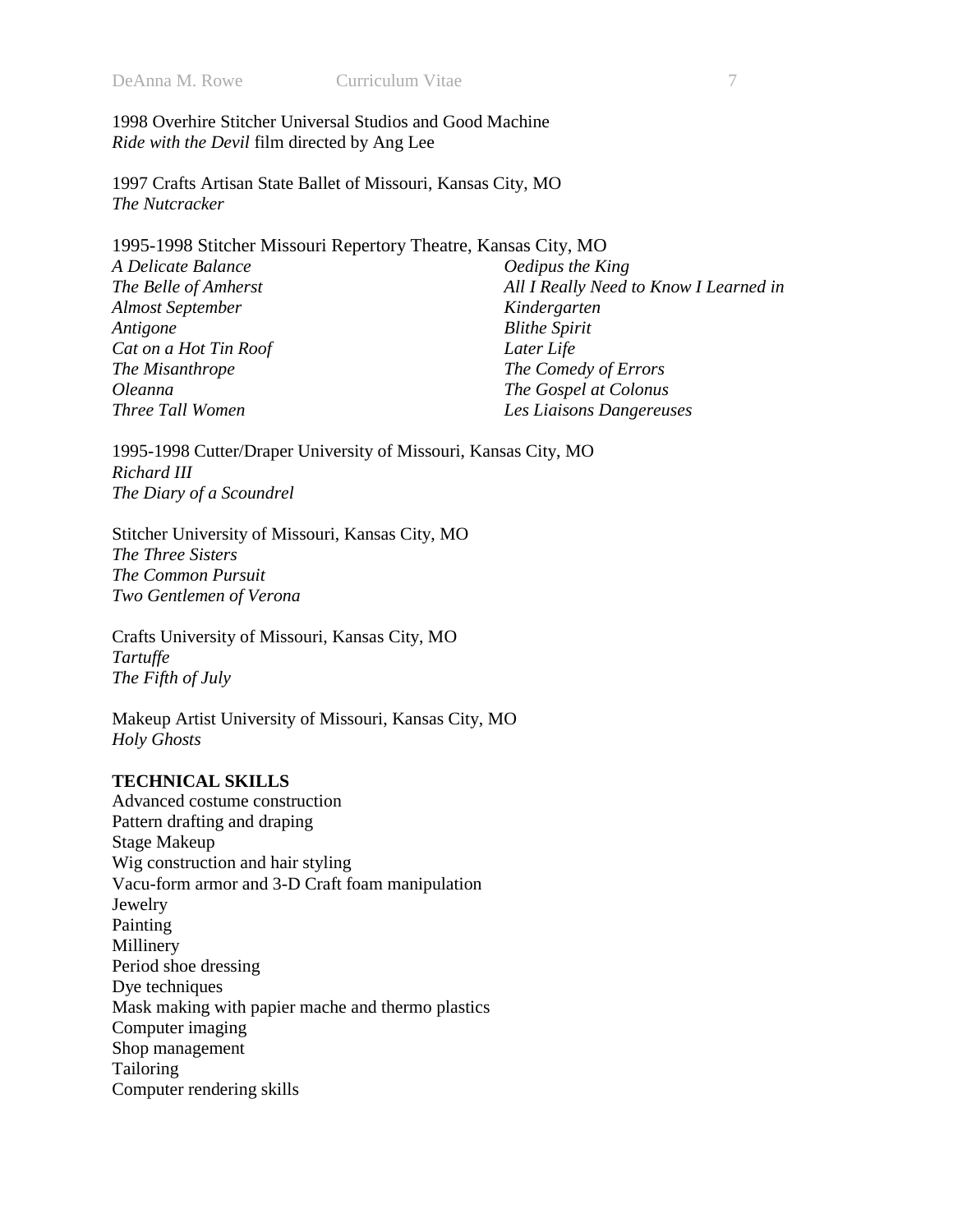DeAnna M. Rowe Curriculum Vitae 8

## **CONFERENCE PARTICIPATION AND WORKSHOPS**

2019 Session Presenter USITT in Louisville, KY *Binding and Tucking: You put what, where?!*

*The challenges that Drag performers face in suppressing their gender are often something of a mystery. In this session we explored the safe practice of binding and tucking that Drag Queens and Kings employ to create their chosen gender shape. We discussed the various garments available to help create these body shapes. Ended session with discussion and Q & A.*

2019 Portfolio Reviewer USITT in Louisville, KY 2018 Portfolio Reviewer USITT in Ft. Lauderdale, FL 2017 Portfolio Reviewer Southeastern Theatre Conference in Lexington, KY 2017 Portfolio Reviewer USITT in St. Louis, MO

2017 Presenter The Orpheum Group, Memphis, TN Technical Theatre Intensive Workshop for High School students - Costume Design

2017 Presenter Tennessee Thespian Conference, Murfreesboro, TN *Fitting and Alteration Techniques Q & A Panel Session for high school teachers* 

2016 Presenter Tennessee Thespian Conference , Murfreesboro, TN *Patterning Panache: Hands-On Paper Patterning* 

2015 High School Workshop University of Memphis *How to Use and Alter Commercial Patterns for Costuming* 

2015 Presenter Tennessee Thespian Conference, Murfreesboro, TN *A Foundation of Bones: creating historic costume silhouette through corsetry*

2002 Wig Ventilation Presentation Prepared for SETC

2001 Portfolio Review panel SETC in Jacksonville, FL

## **DEPARTMENTAL SERVICE University of Memphis**

## **Visiting Assistant Professor of Costume Design**  Teach 3 courses per semester Serve as Design Faculty Advisor on all student designed productions

Faculty Advisor for all undergraduate costume design majors

Serve on Graduate Advising committee

Assume draping load for department productions

Serve on Ad Hoc Design/Tech Curriculum Review Committee Interview prospective students Supervise Costume Independent Studies courses Serve on NAST Accreditation committee Serve on Season Selection Committee Serve on Course Fee Allocation Committee Attend SETC for recruitment Attend USITT for recruitment and development Maintain the budget and prepared receipts for accounting for costume related purchases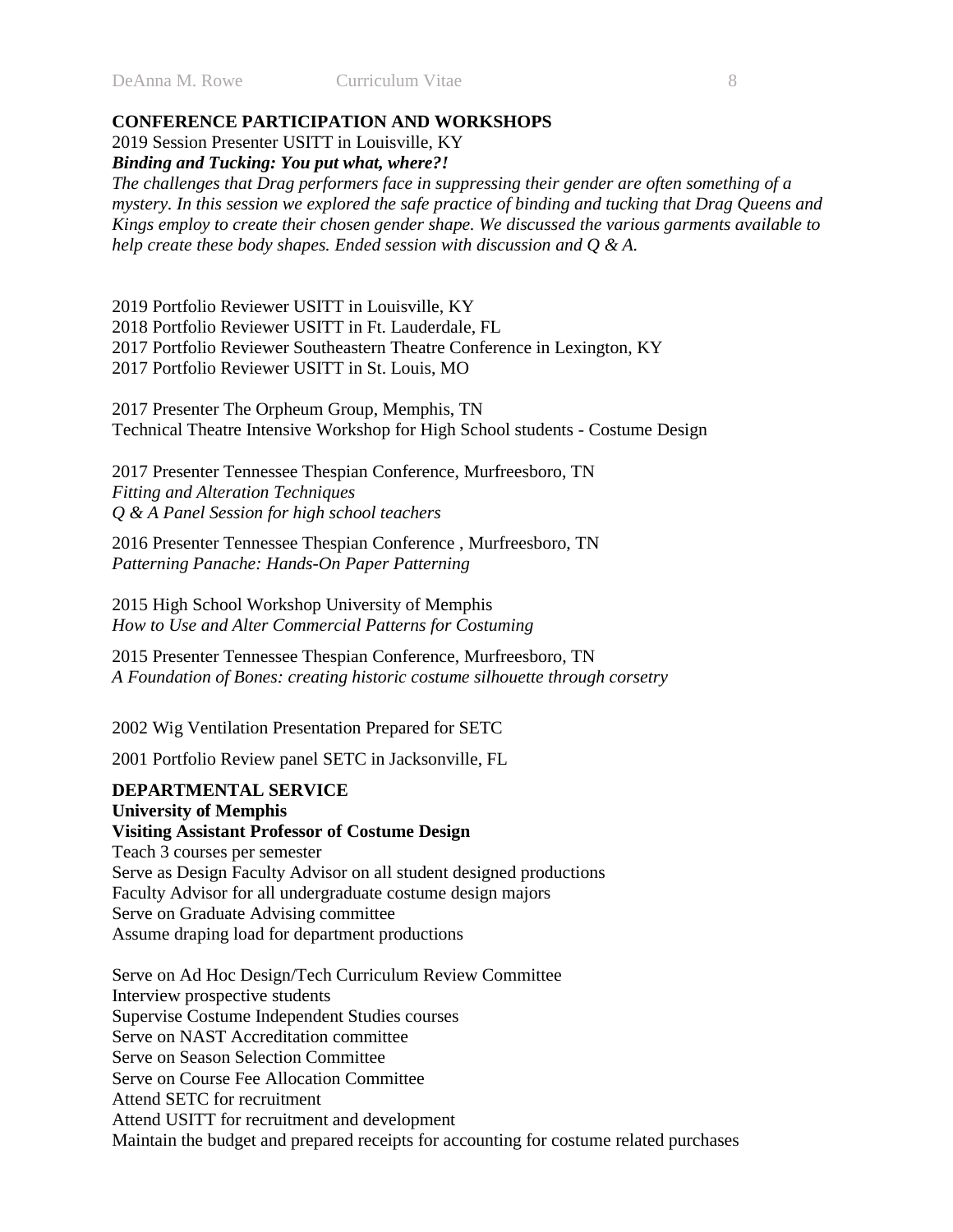### **Costume Shop Supervisor**

Supervise Graduate Assistants in Costume shop Supervise and direct all work flow through the costume shop Assume draping load for all departmental supported productions Maintain the costume shop equipment and supplies. Maintain stock rental records and check in/out rentals for local theatres and student projects

Provide and maintain corsetry for Acting Movement classes Maintain the budget and prepare receipts for accounting for costume related purchases Design costumes for the department season as needed Attend and Present at Tennessee Thespian Conference yearly Present at yearly High School Recruiting workshops

#### **Ohio University**

Taught 2 courses per semester Advised MFA Costume Technology students Designed Costumes as needed Supervised all draping projects for departmental productions Head of Production Department IT Committee Head of School of Theatre Undergraduate Scholarship Committee Member of NAST Accreditation Review Committee Member of Curriculum Review Committee Attended Southeastern Theatre Conference

#### **DeSales University**

Taught 2 courses per semester Supervised 3 work-study positions Supervised 20 costume practicum students Served as Faculty Advisor Designed 2 shows per semester Active on all departmental committees Attended USITT Conference

#### **RESEARCH INTERESTS**

Build my professional design portfolio in challenging ways Explore and develop costume-specific International Study-Abroad opportunities

At Gypsy Dream Studios I design and create high-end costumes and couture bringing the unique visions of my clients to life. I explore Steampunk, Cosplay, Anime, film and runway reproductions, theme weddings and historically inspired creations. My goal with my business is increased visibility through my website leading to increasingly more challenging and fulfilling projects—becoming the costume destination for photographers, fashion magazines, feature film industry and high-end special events.

#### **HONORS AND AWARDS**

2000 Kennedy Center ACTF Award for Excellence in Costume Design *On the Razzle* at Allentown College, Center Valley, PA 1987-1991 Honors: Music, Theatre and Academic Scholarships Baker University 1991 Stuart Alan McCoy Theatre Award for Service Baker University